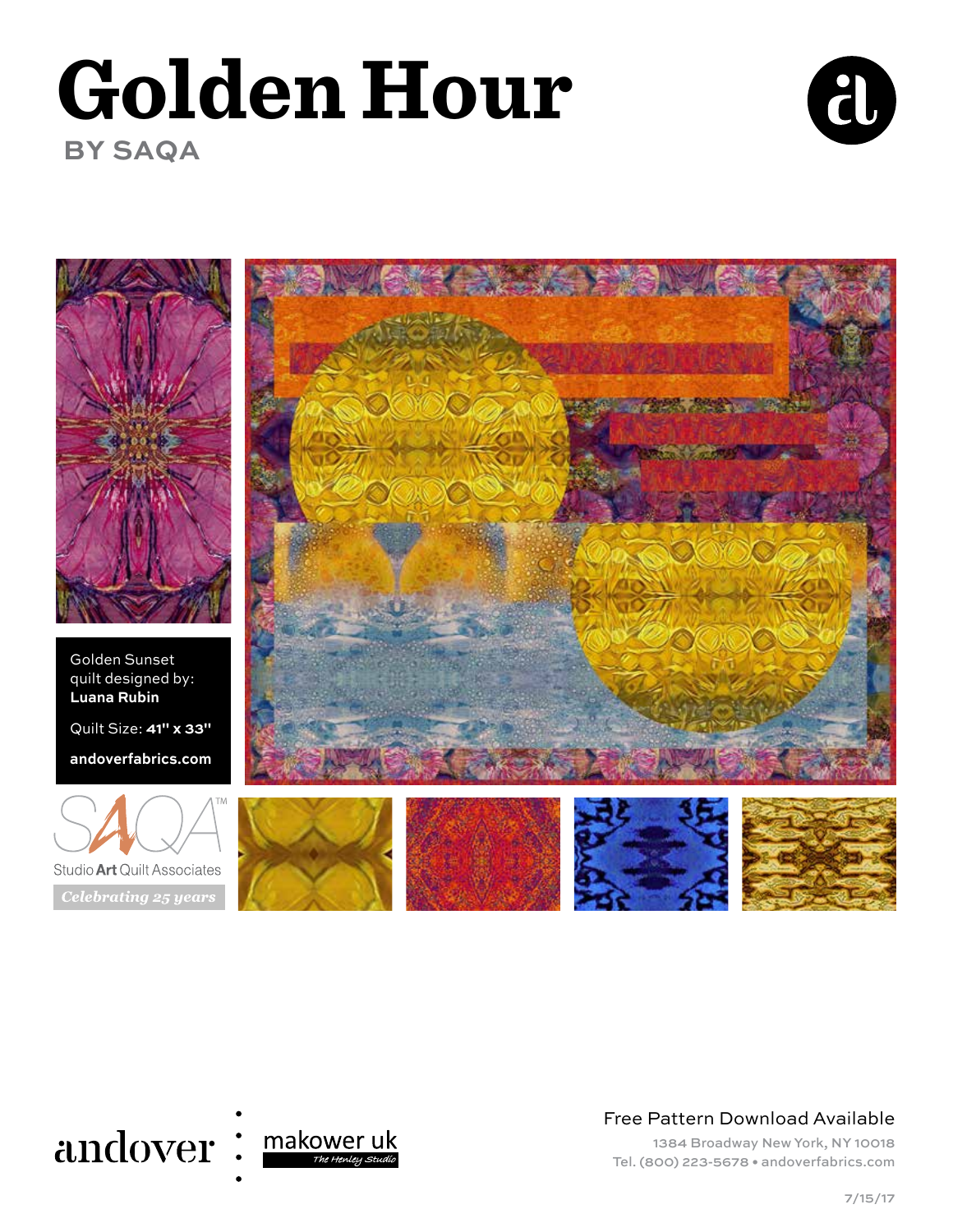# **Golden Sunset Quilt**

Introducing Andover Fabrics new collection: **GOLDEN HOUR** by SAQA Quilt designed by Luana Rubin

#### Quilt finishes 41" x 33"

*Lavish prints are the focal point of this up-to-the minute wall quilt. A simple pieced background is the backdrop for the golden orbs reflected in an exotic pool at sunset.*

#### **Fabric Requirements**

|                        |              | Yardage              | Fabric    |
|------------------------|--------------|----------------------|-----------|
| *Fabric A              | set.         | $\frac{1}{4}$ yard   | $116 - 0$ |
| <b>Fabric B</b>        | set, binding | $\frac{5}{8}$ yard   | $117 - R$ |
| <b>Fabric C</b>        | set          | $\frac{1}{2}$ yard   | 118-BY    |
| <b>Fabric D</b>        | appliqué     | 1 yard               | 122-YG    |
| <b>Fabric E</b>        | set          | $\frac{3}{4}$ yard   | $124-P$   |
| <i><b>*Backing</b></i> |              | $1\frac{1}{2}$ yards | $116-o$   |

### **Cutting Directions**

**Note:** Read assembly directions before cutting patches. All measurements are cut sizes and include **4**" seam allowances. Borders are cut the exact lengths required plus  $\frac{1}{4}$ " seam allowances. WOF designates the width of fabric from selvedge to selvedge (approximately 42" wide).

- **Fabric A** Cut (1) strip  $3\frac{1}{2}$ " x  $33\frac{1}{2}$ " Cut (1) strip 2" x 33**2**" Cut (2) rectangles 1**2**" x 2**2**"
- **Fabric B** Cut (4) strips 2**2**" x WOF for binding Cut (1) strip 2**2**" x 31**2**" Cut (2) strips 2**2**" x 15**2**"
- **Fabric C** Fussy-cut (1) rectangle  $15''$  x  $38\frac{1}{2}$ "
- **Fabric D** Fussy-cut (2) circles 18" diameter (read step 2 before cutting)
- **Fabric E** Cut (2) strips  $2\frac{1}{2}$ " x  $41\frac{1}{2}$ " Cut (1) strip 8**2**" x 22**2**" Cut (1) square  $7'' \times 7''$  Cut (1) strip 2**2**" x 19**2**" Cut (2) strips 1**2**" x 19**2**"  $Cut(2)$  strips  $2''$  x  $15''$  Cut (1) rectangle 2" x 7" Cut (1) rectangle 2**2**" x 4**2**" Cut (2) squares 2**2**" x 2**2**"

**Backing** Cut (1) panel 40" x 49"

### **Making the Quilt**

- **1.** Referring to the Quilt Diagram, arrange the strips, rectangles, and squares into horizontal rows. Join the patches where needed to complete each row. Join the rows to make the 2 halves of the quilt background. Fold each pieced background in half to find the center. Finger press the folds. Do not join the halves at this time.
- **2.** Note that the 2 "suns" are cut from the same part of Fabric D. Fussy-cut them so they are similar to the suns in the quilt photograph with the darker color at one side as shown. The yardage is generous to allow you to cut whichever part of the print you desire. If you plan to finish the edges of the circles, add the appropriate turn-under allowance to each Fabric D circle. If you plan to fuse the circles, fuse Fabric D first, then cut the 18" diameter circles from the fabric.
- **3.** Use a long acrylic ruler and trim  $4\frac{1}{2}$ " from each Fabric D circle so the darker print is opposite and parallel to the trimmed edge as shown in the quilt photo. Position a trimmed circle on each quilt half so the straight edge is even with the quilt's raw edge as shown. The side of each circle should touch the center folds from Step 1. Use your favorite method to appliqué or fuse the circles to the background. Join the halves of the quilt background, catching the raw edges of the circles in the seam.

### **Finishing the Quilt**

**4.** Layer the quilt with batting and backing and baste. Quilt in the ditch around patches. Quilt around the printed motifs as you wish. Bind to finish the quilt.

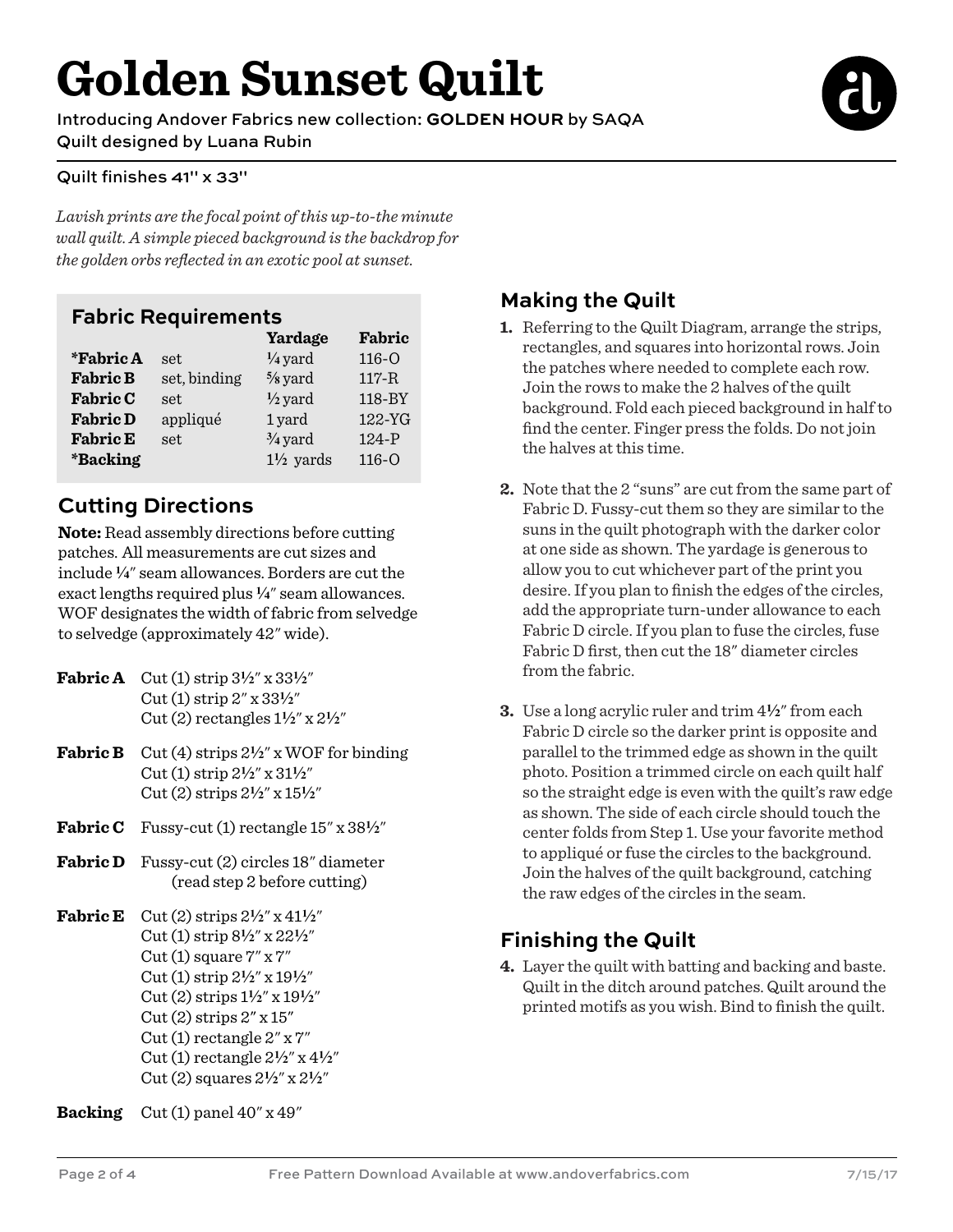## **Golden Sunset Quilt**



**Quilt Diagram**